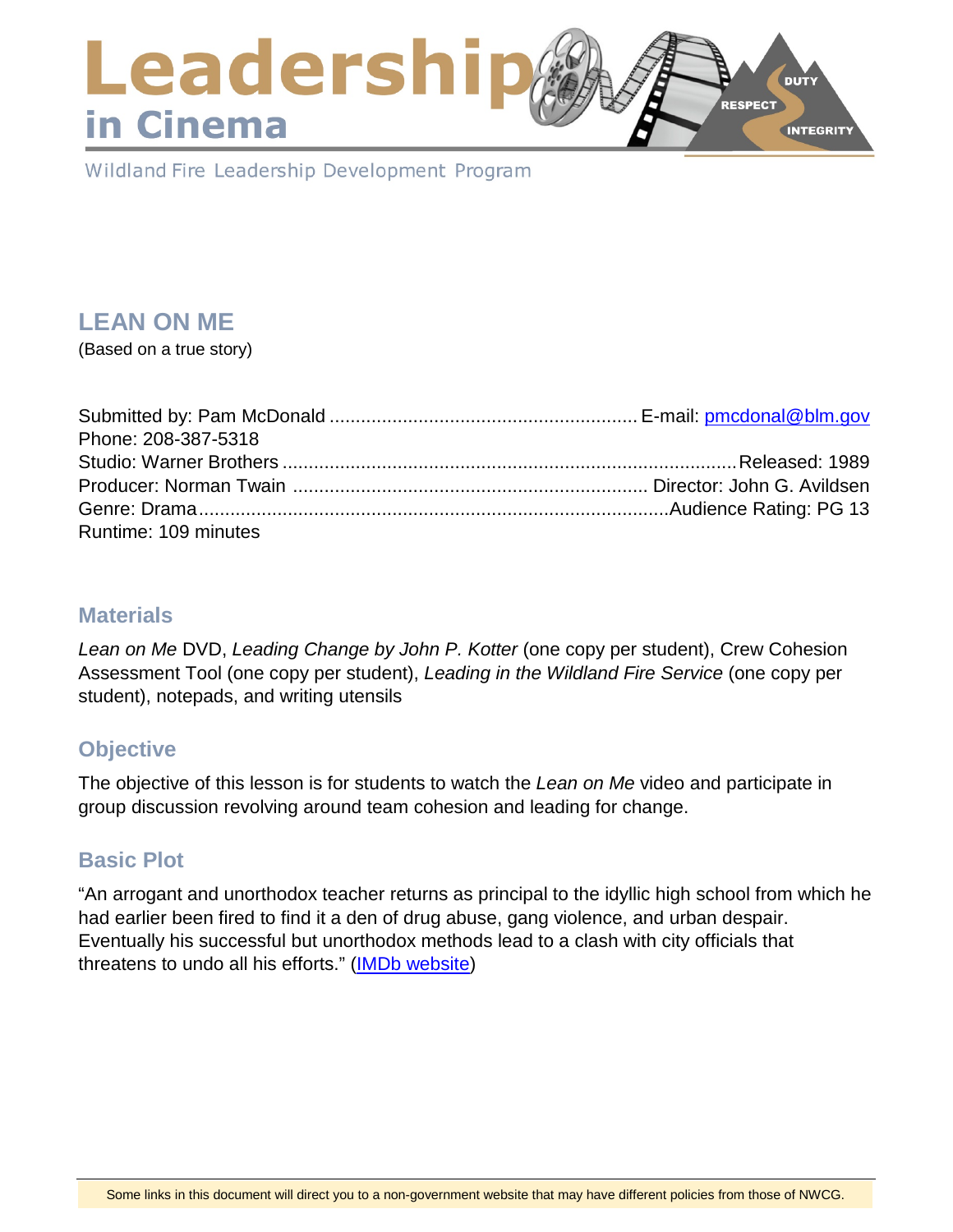## **Cast of Main Characters**

### **Facilitator Notes**

Download and/or print or order one copy of per student:

- Crew Cohesion Assessment Tool. Developed by Mission-Centered Solutions and located in the Toolbox on the [WFLDP website.](https://www.fireleadership.gov/)
- "*[Leading Change by John P. Kotter.](http://www.metricationmatters.com/docs/LeadingChangeKotter.pdf)"* Book review by Pat Naughtin.
- [Leading in the Wildland Fire Service.](https://www.nwcg.gov/sites/default/files/products/pms494-2_0.pdf) PMS 494-2. Available through the Publication Management System, NFES 2889.

### **Facilitation Tips**

- 1. Organize a group of students to participate in the Lean on Me discussion.
- 2. Have students, individually or as a group, watch Lean on Me.
- 3. Break. (Suggestion: Between Chapters 16 and 17 at about 56:52)
- 4. Conduct a guided discussion using some or all of the associated resources (handout and possible comments provided). Have students discuss their findings and how they will apply leadership lessons learned to their role in wildland fire suppression. Facilitate discussion in groups that have difficulty.
- 5. Have students complete the Crew Cohesion Assessment Tool.
- 6. Facilitators may wish to incorporate the Risk Management Process into discussions.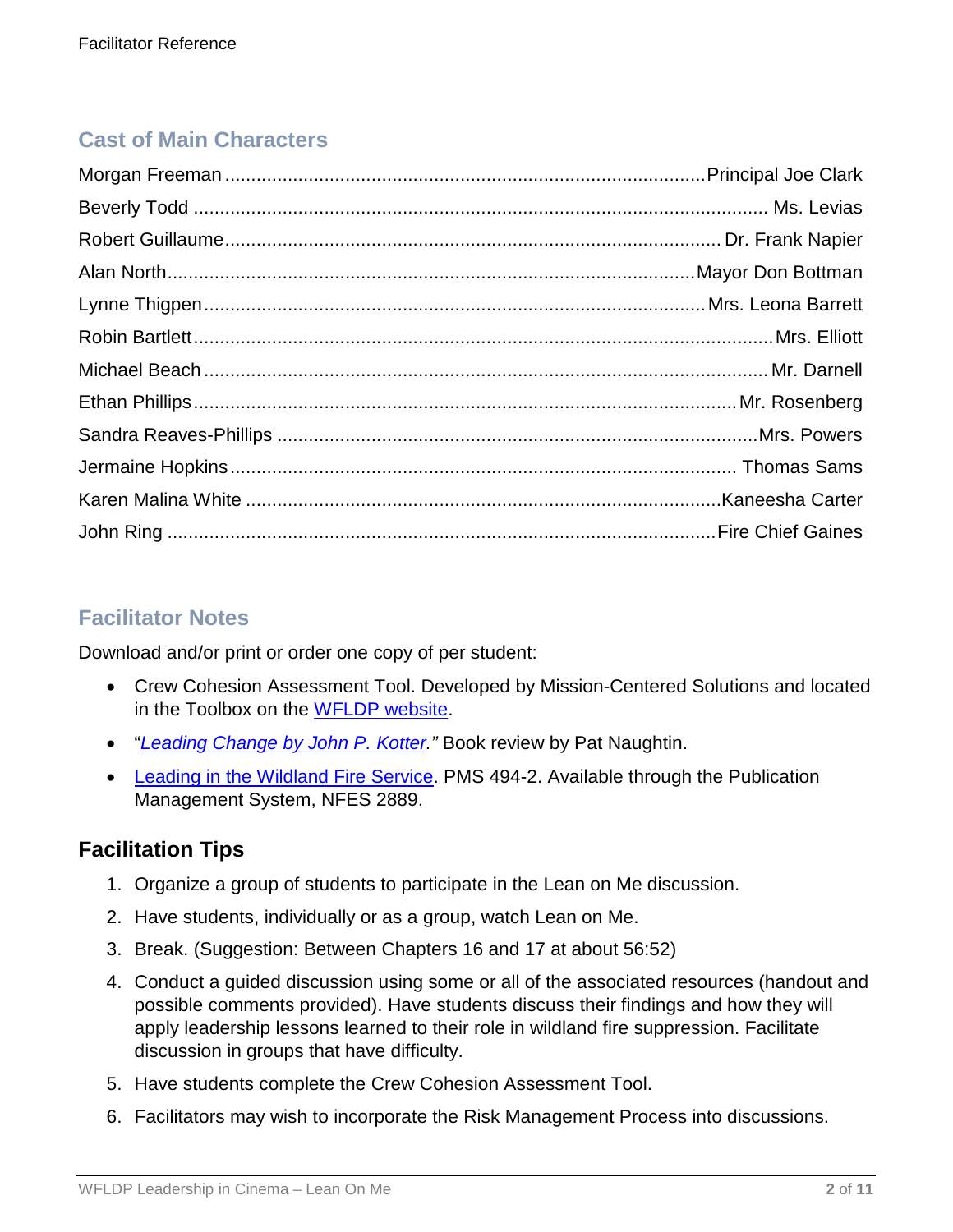### **References**

Facilitators are encouraged to review the links below in order to obtain information that may be helpful during group/classroom discussions and for continued leadership development.

- Clark, Joe and Picard, Joe. "Laying Down the Law—Joe Clark's Strategy
- Kotter International website. ["The 8-Step Process for Leading Change.](https://www.kotterinternational.com/8-steps-process-for-leading-change/)"
- Miller, Olandha Pinky. "A Phenomenological Case Study of a Principal Leadership: The Influence of Mr. Clark's Leadership on Students, Teachers and Administrators at Eastside High School." [Georgia State University Digital Archive.](http://scholarworks.gsu.edu/cgi/viewcontent.cgi?article=1089&context=eps_diss)

### **Leadership Challenges**

As part of this lesson, facilitators are encouraged to challenge students to read the following selections:

- Kotter, John P. *A Sense of Urgency*. Harvard Business Press. 2008.
- Kotter, John P. *Leading Change*. Harvard Business School Press. 1996. (A selection from the Professional Reading Program.)

If you have access to Netflix, watch *Hard Lessons* (George McKeena Story) and compare and contrast this movie with *Lean on Me*. Discuss as a group the two vastly different leadership approaches to nearly the same set of circumstances.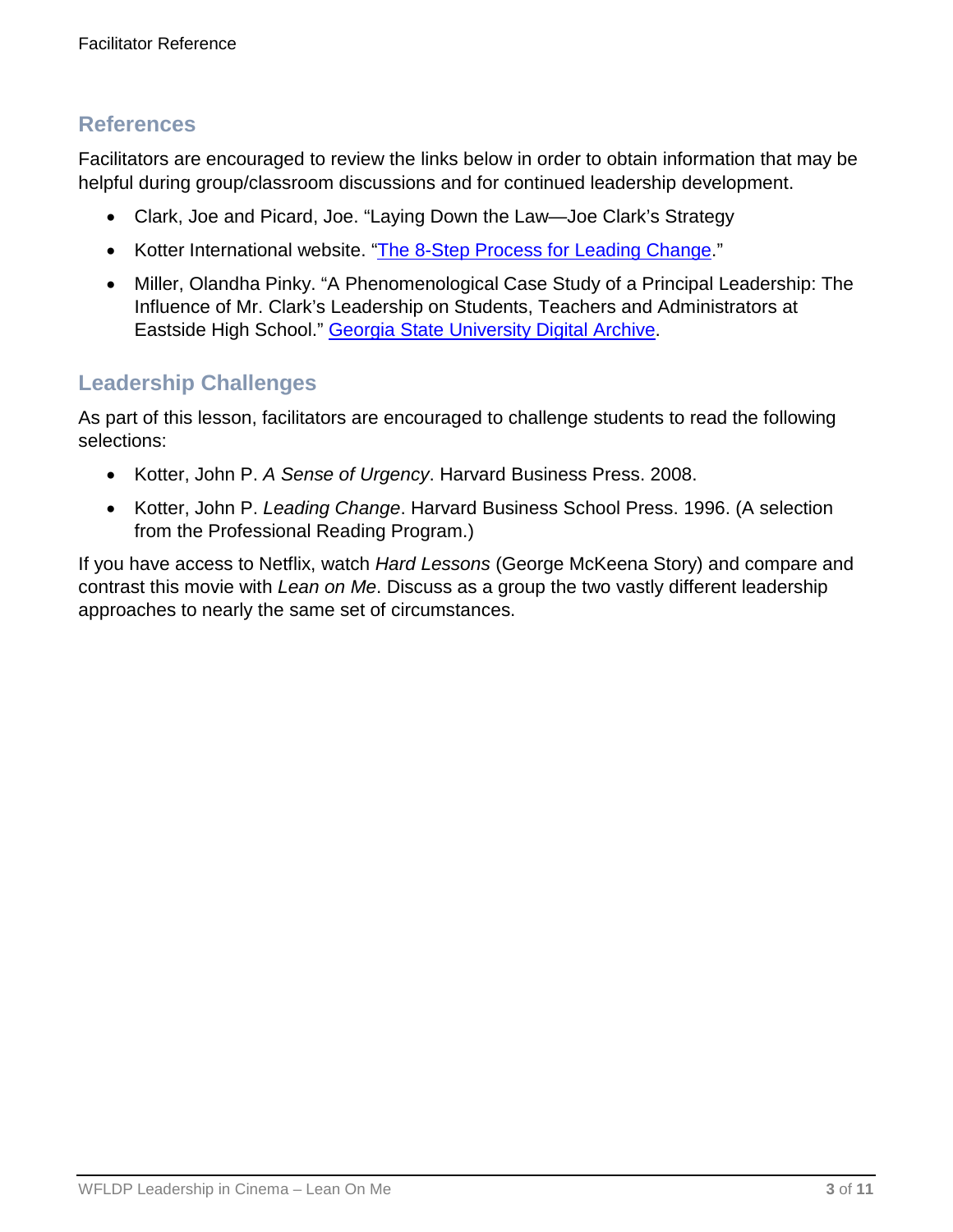## **LEAN ON ME**

### **Guided Discussion with Possible Answers**

- 1. Read "The Authority to Lead versus the Decision to Lead" on pages 5 and 6 of *Leading in the Wildland Fire Service*. Why was Mr. Clark reluctant to accept the position? How might the scenario played out had Mr. Clark been told he was being moved into the position versus his "willingness" to lead?
	- o Mr. Clark claimed he had been forgotten in the system. He felt that the mayor was trying to save his budget and Dr. Napier was trying to save his career. He wanted no part.
	- $\circ$  The authority to lead does not always mean that an individual has the ability to lead. Had Mr. Clark been commanded to lead without his own decision to lead, there is plenty of reason to believe that there would have been no change at Eastside High, possibly even becoming worse.
- 2. Describe the operational environment at Eastside High where staff worked and students learned.
	- o Students ruled. Nobody took ownership for low student or teacher performance.
	- o Eastside High was a high-risk campus—risk to the health and safety of staff and students due to drugs and violence.
	- o The fear to safety impeded the learning process and created chaos.
- 3. Compare and contrast Mr. Clark's leadership styles with various stakeholders: staff, students, and parents.
	- o Staff (13:52-17:55)
		- Mr. Clark is an authoritative, autocratic, tightly controlled leader. He declares a state of emergency and removes the democracy with his staff.
		- Mr. Clark gives clear direction: talking during meetings, names of hoodlums on his desk by noon, cages in cafeteria removed, teachers to reclaim the halls with the help of security, staff reassignments, etc.
		- ❖ Mr. Clark places blame of student failure upon the teachers.
	- o Students (17:52-25:52)
		- $\cdot \cdot$  Mr. Clark uses a softer, more inspirational approach with the students. He has security remove 300+ poor performing students and drug dealers. Mr. Clark immediately shows hope for a safer educational environment and notifies others they could be next.
		- $\cdot \cdot$  He challenges the students to lead the resurrection: "Ghosts are spirits that rise from the dead."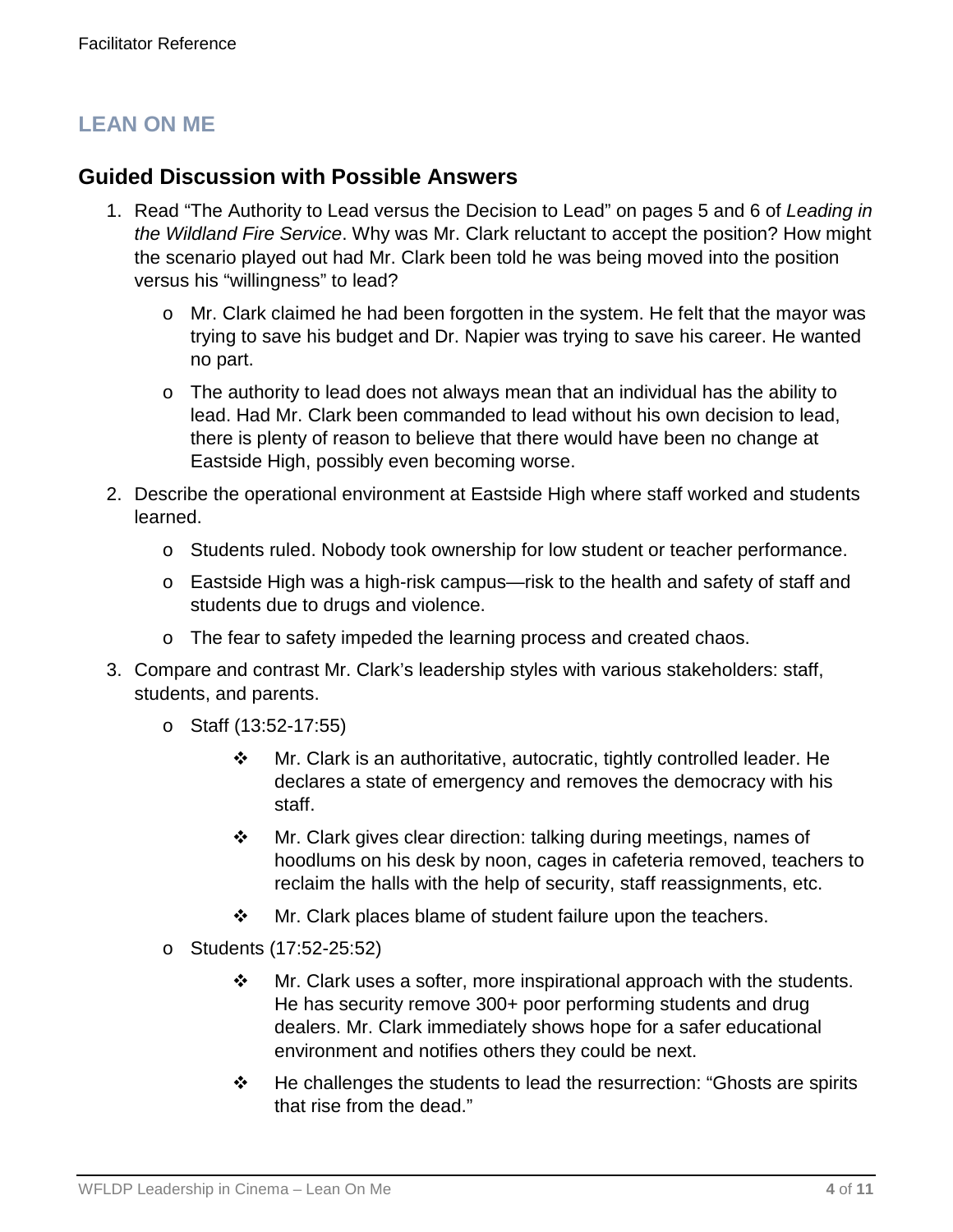- $\cdot \cdot$  He puts the responsibility for success on the student. Merely passing the test is not enough. Students must learn and work for what they want, not to waste their time and fall into the trap of crime, drugs, and death.
- o Parents (25:53-29:22)
	- $\cdot \cdot$  He focuses on student safety (war to save 2,700 students by expelling 300) and turns the meeting into a revival of sorts where he is the "chosen one" for change. He tells the parents that he is "no damn good (flashback to Dr. Napier's comments) unless he does whatever he has to"—even if he isn't polite. (May want to discuss the Risk Management Process here.)
	- $\div$  He suggests his selection as the agent of change as being divinely inspired to reach his audience. Change is bigger than himself.
- 4. Mr. Clark declares a state of emergency and identifies himself as the lone authority. Read pages 9 and 10 of *Leading in the Wildland Fire Service*. Is there support in the reading for Mr. Clark's leading with such authority? Did this approach ultimately hamper his change efforts?
	- o "Occasionally, leaders may be required to provide authoritative, autocratic, tightly controlled direction that requires immediate obedience."
	- o Mr. Clark's leadership may have contributed to Mrs. Levias's lack of leadership and confrontations with Mr. Darnell. As seen in Mrs. Levias's confrontation with Mr. Clark (1:17:43 -1:20:20), there were many people who helped promote change—Mr. Clark was not alone.
- 5. Mr. Clark attempts to instill pride in the students. List a few examples the methods he used. What do fire leaders and students of fire do to promote pride?
	- o Answers will vary.
		- Gives them the title of "Ghosts" who will lead the resurrection.
		- Requires all students and staff to sing the school song on demand.
		- \* Removed the "trash," including low-performers, bad teachers, and graffiti.
		- $\div$  Asked that the students lead and effort to build an atrium.
	- o Answers will vary.
		- Promotion of the Wildland Fire Leadership Values and Principles.
		- Crew/unit insignias.
		- ❖ Clean and properly-maintained equipment.
- 6. How does Mr. Clark's command philosophy differ from that of the Wildland Fire Leadership Development Program (WFLDP)? Refer to "Command Philosophy" on page 15 of *Leading in the Wildland Fire Service*.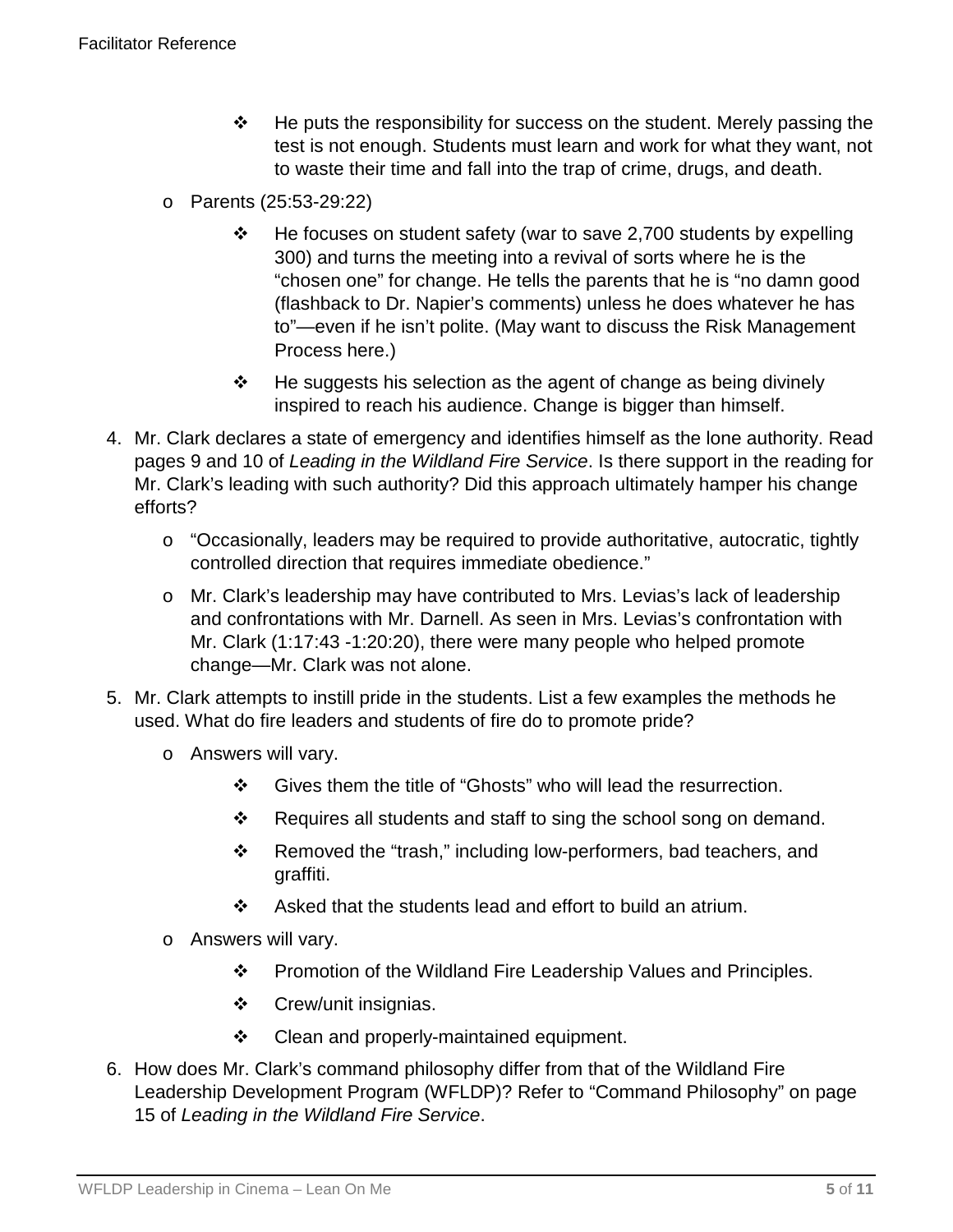- o Command
	- ◆ Mr. Clark: Maintained sole command.
	- ❖ WFLDP: "Our philosophy of command supports the way we manage incidents. To generate effective decision making and to cope with the unpredictable nature of incidents, fire leaders decentralize command. That is, we empower subordinate leaders to make decision based on their understanding of their leader's vision for success."
- o Command Based on Intent
	- Mr. Clark: Doesn't want anyone to know his vision. (41:55)
	- WFLDP: "Translating vision into clear leader's intent is at the heart of our command philosophy."
- o Unity of Effort
	- Mr. Clark: Seemed to lack the ability to bring unity until Mr. Darnell and Mrs. Levias provide insight. He empowered the students unite against the naysayers in the community but failed to form a powerful guiding coalition of staff members during the early stages of the change effort.
	- WFLDP: "Our leaders subscribe to unity of effort as a second key component of our command philosophy. In a high-risk environment, mixed messages or countermanding directives add to the potential for friction, danger, and uncertainty…A unified leadership team sends a powerful message: when all leaders follow the same priorities and reinforce leader's intent through consistent actions and words, our people develop a strong sense of trust for their leaders. It dispels the propensity to second-guess command decisions as subordinates recognize the leadership team moves as one and is solidly in charge."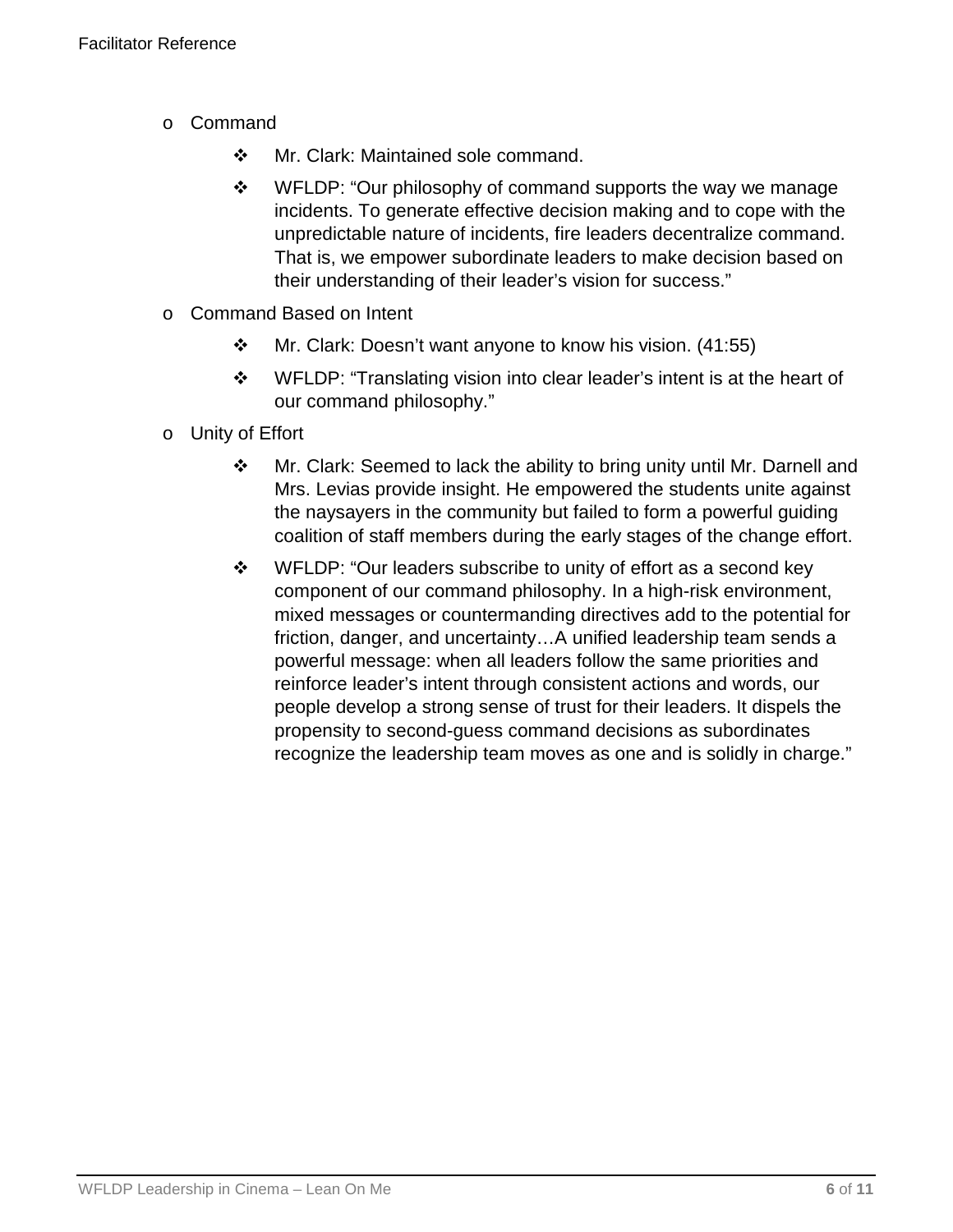## **"LEADING CHANGE" – A LEAN ON ME REFLECTION**

### **Possible Answers**

Using the eight steps from "Leading Change by John P. Kotter"—a book review by Pat Naughtin (handout), list at least one change success and failure example found in the movie. Share your findings with other participants.

| <b>Step</b>    | <b>Lessons</b>                             | <b>Success or Failure Example(s)</b>                                                                                                    |
|----------------|--------------------------------------------|-----------------------------------------------------------------------------------------------------------------------------------------|
|                | Establish a sense of urgency.              | Mr. Clark ensures that all stakeholders understand he has less than a year to raise<br>test scores.                                     |
|                |                                            | Poor performing students are expelled the first day he arrives at Eastside High.                                                        |
| $\overline{2}$ | Form a powerful guiding<br>coalition team. | Mr. Clark does not do well at forming his guiding coalition team.                                                                       |
|                |                                            | Mr. Clark insults women on welfare during the parent meeting.                                                                           |
|                |                                            | Mr. Darnell, Mrs. Levias, and Dr. Napier stand up to Mr. Clark and let him know<br>that there are others with him in the change effort. |
| 3              | Create a clear vision expressed<br>simply. | Directly: Dr. Napier and the Mayor want the test scores raised to the 75% mark.                                                         |
|                |                                            | Indirectly: Dr. Napier wants to save his job. The Mayor wants re-elected.                                                               |
|                |                                            | Directly: Mr. Clark wants a safe learning environment and passing test scores                                                           |
|                |                                            | Indirectly: Mr. Clark wants a higher standard of living and recognition for the black<br>race.                                          |
|                |                                            | Directly: Mrs. Barrett wants Clark removed.                                                                                             |
|                |                                            | Indirectly: Mrs. Barrett wants power and a voice.                                                                                       |
| 4              | Communicate the vision.                    | Mr. Clark clearly expresses the vision of a safe environment by expelling 300<br>students the first day and continues as needed.        |
|                |                                            | Mr. Clark tells all stakeholders about the need to raise basic skills test scores to<br>the acceptable range.                           |
|                |                                            | Mr. Clark tells Mrs. Levias that he does not want anyone to know his vision.                                                            |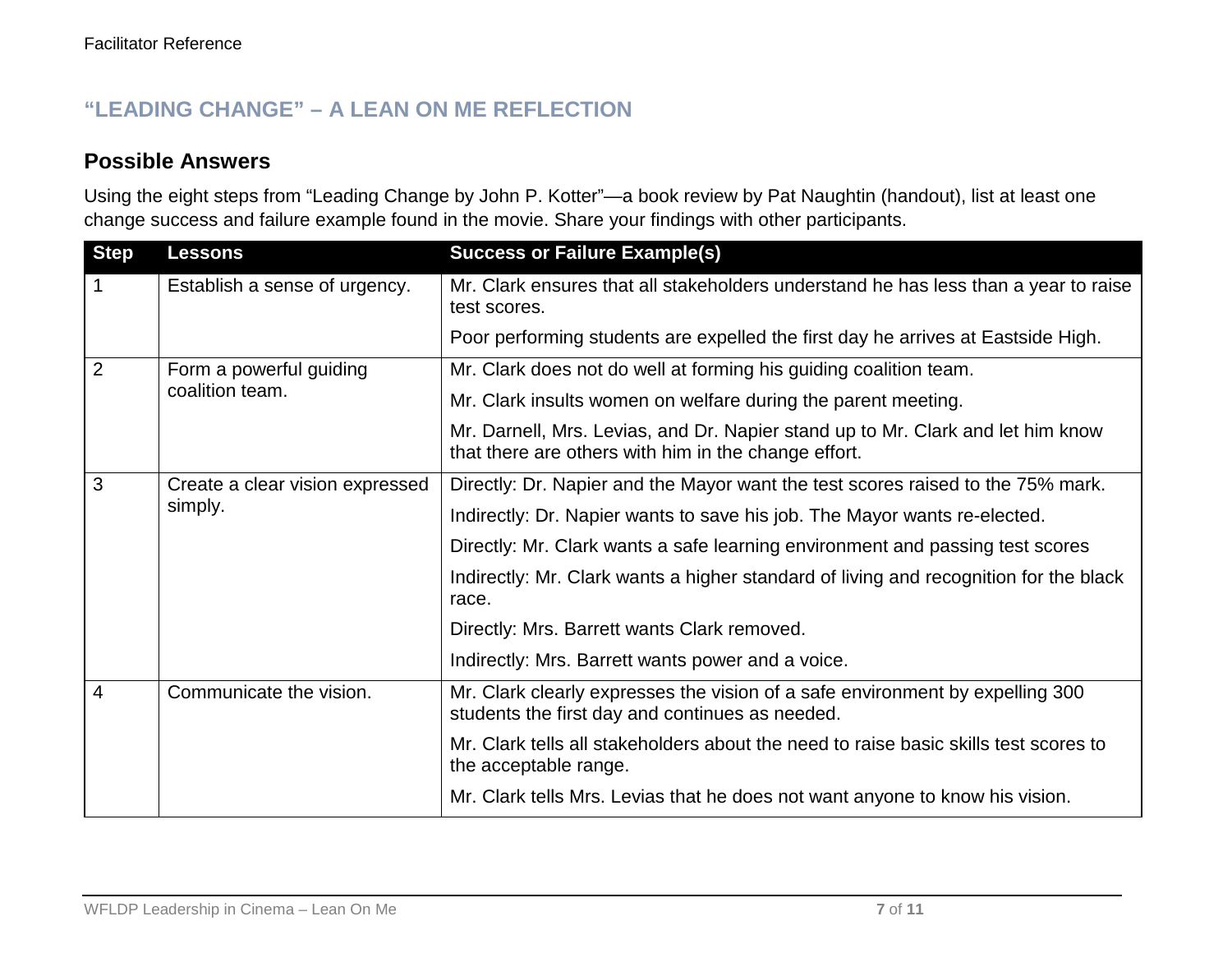| <b>Step</b> | <b>Lessons</b>                                               | <b>Success or Failure Example(s)</b>                                                                                                                                                                                                                                                                 |
|-------------|--------------------------------------------------------------|------------------------------------------------------------------------------------------------------------------------------------------------------------------------------------------------------------------------------------------------------------------------------------------------------|
|             |                                                              | Mrs. Barrett informs the Mayor how she wants things to proceed—appoint her to<br>the school board, she'll get Mr. Clark removed, and then she would endorse him<br>for re-election.                                                                                                                  |
| 5           | Empower others to act on the<br>vision.                      | Mr. Clark alienates some staff to the point of insubordination and potential<br>suspension.                                                                                                                                                                                                          |
|             |                                                              | Mr. Clark empowers the students to lead the resurrection—to "rise like ghosts."                                                                                                                                                                                                                      |
|             |                                                              | Dr. Napier and Mrs. Levias stand up to Mr. Clark and affirm that he is not alone—<br>all stakeholders are a part of the team.                                                                                                                                                                        |
| 6           | Plan for and creating short-term<br>wins.                    | Mr. Clark cleans up the school campus: expels low-performing students and staff,<br>security moves outside while teachers take control of the halls, custodians remove<br>graffiti and trash, school spirit is raised through singing of the school song on<br>demand and construction of an atrium. |
|             |                                                              | Mr. Darnell acts quickly to bar the Fire Chief from inspecting the school. Mr. Clark<br>uses a bat to make the point he cannot enter without a court order.                                                                                                                                          |
| 7           | Consolidate improvements and<br>producing still more change. | Mr. Clark reassigns staff to better suit his style and mission.                                                                                                                                                                                                                                      |
|             |                                                              | Mr. Clark and teachers implement student/peer mentoring and remedial reading<br>programs when practice test scores come back well below the mark.                                                                                                                                                    |
| 8           | Institutionalize the new<br>approaches.                      | Mr. Clark creates a state of emergency and takes authority away from the staff.                                                                                                                                                                                                                      |
|             |                                                              | Mrs. Powers rewrites the school song.                                                                                                                                                                                                                                                                |
|             |                                                              | Dr. Napier and Mrs. Levias stand up to Mr. Clark and redirect his attention to a<br>team effort.                                                                                                                                                                                                     |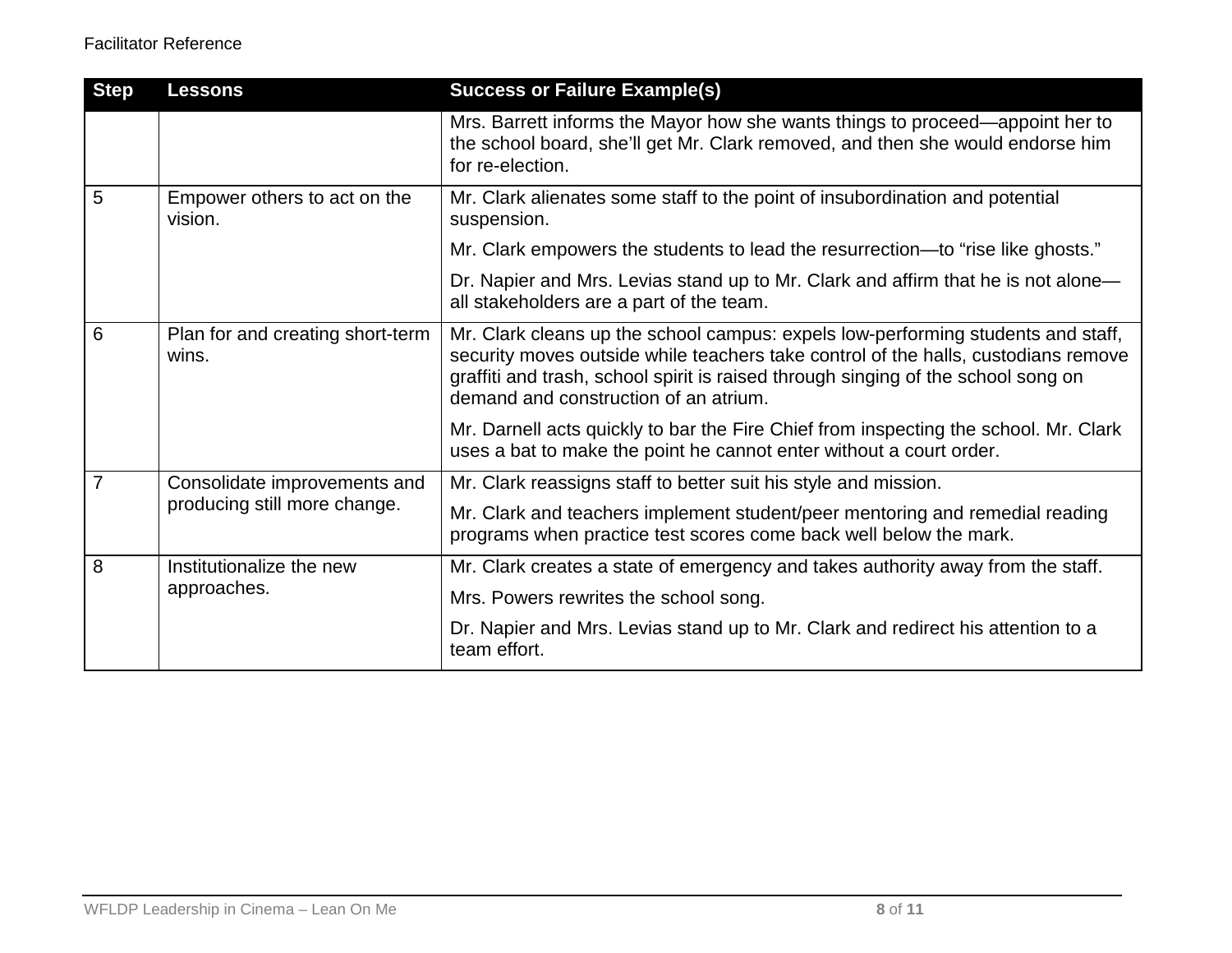## **LEAN ON ME**

### **Guided Discussion**

- 1. Read "The Authority to Lead versus the Decision to Lead" on pages 5 and 6 of *Leading in the Wildland Fire Service*. Why was Mr. Clark reluctant to accept the position? How might the scenario played out had Mr. Clark been told he was being moved into the position versus his "willingness" to lead?
- 2. Describe the operational environment at Eastside High where staff worked and students learned.
- 3. Compare and contrast Mr. Clark's leadership styles with various stakeholders: staff, students, and parents.
	- o Staff
	- o Students
	- o Parents
- 4. Mr. Clark declares a state of emergency and identifies himself as the lone authority. Read pages 9 and 10 of *Leading in the Wildland Fire Service*. Is there support in the reading for Mr. Clark's leading with such authority? Did this approach ultimately hamper his change efforts?
- 5. Mr. Clark attempts to instill pride in the students. Give examples. What do fire leaders and students of fire do to promote pride?
- 6. How does Mr. Clark's command philosophy differ from that of the Wildland Fire Leadership Development Program (WFLDP)? Refer to "Command Philosophy" on page 15 of *Leading in the Wildland Fire Service*.
	- o Command
	- o Command Based on Intent
	- o Unity of Effort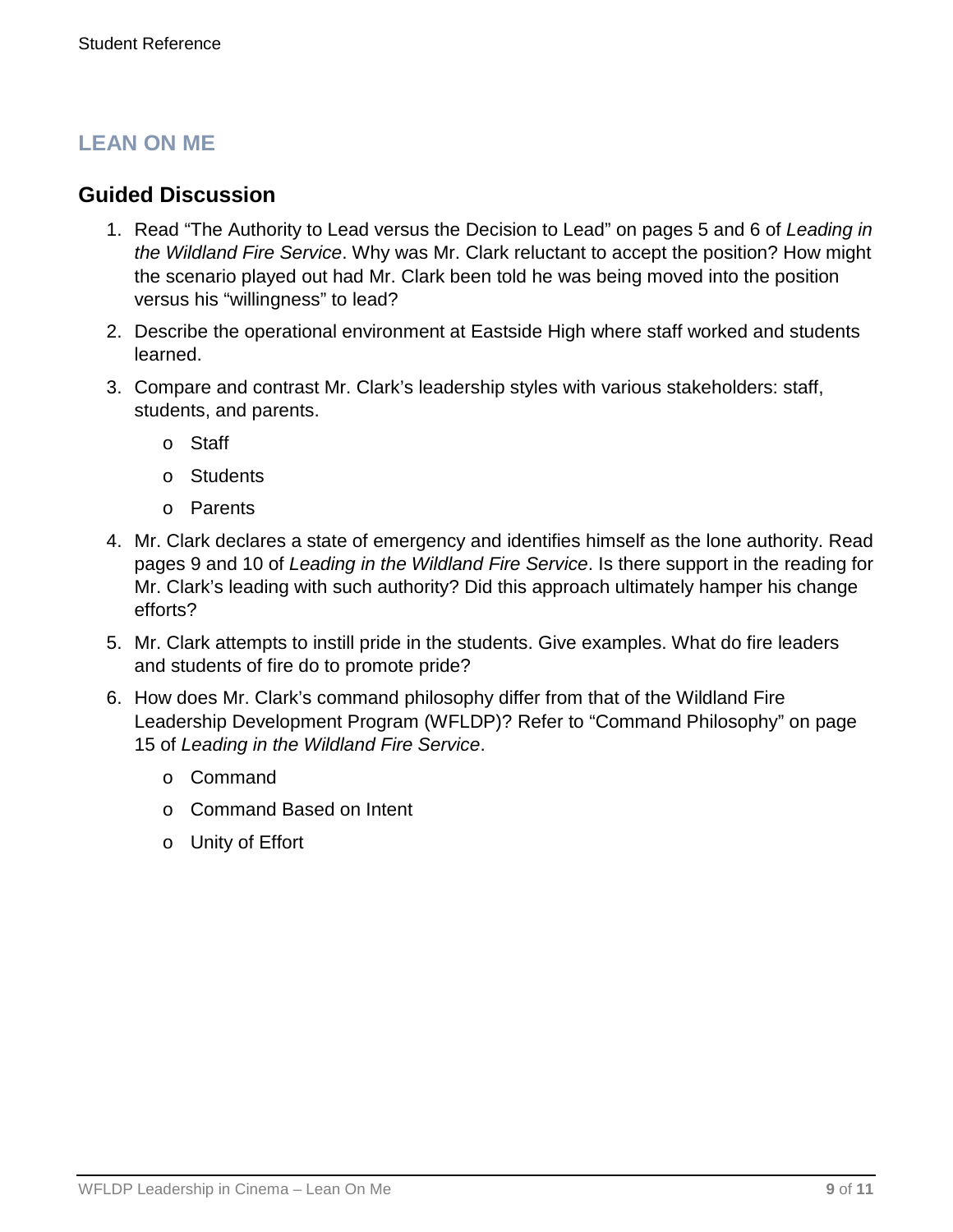#### Be proficient in your job, both technically & as a leader.

- Take charge when in charge.
- Adhere to professional standard operating procedures.
- Develop a plan to accomplish given objectives.

#### Make sound & timely decisions.

- Maintain situation awareness in order to anticipate needed actions.
- Develop contingencies & consider consequences.
- Improvise within the commander's intent to handle a rapidly changing environment.

#### Ensure that tasks are understood, supervised, accomplished.

- Issue clear instructions.
- Observe & assess actions in progress without micro-managing.
- Use positive feedback to modify duties, tasks & assignments when appropriate.

#### Develop your subordinates for the future.

- Clearly state expectations.
- Delegate tasks that you are not required to do personally.
- Consider individual skill levels & developmental needs when assigning tasks.

#### Know your subordinates and look out for their well-being.

- Put the safety of your subordinates above all other objectives.
- Take care of your subordinate's needs.
- Resolve conflicts between individuals on the team.

#### Keep your subordinates informed.

- Provide accurate & timely briefings.
- Give the reason (intent) for assignments & tasks.
- Make yourself available to answer questions at appropriate times.

#### **Build the team.**

- Conduct frequent debriefings with the team to identify lessons learned.
- Recognize accomplishments & reward them appropriately.
- Apply disciplinary measures equally.

#### Employ your subordinates in accordance with their capabilities.

- Observe human behavior as well as fire behavior.
- Provide early warning to subordinates of tasks they will be responsible for.
- Consider team experience, fatigue & physical limitations when accepting assignments.

#### Know yourself and seek improvement.

- Know the strengths/weaknesses in your character & skill level.
- Ask questions of peers & supervisors.
- Actively listen to feedback from subordinates.

#### Seek responsibility and accept responsibility for your actions.

- Accept full responsibility for & correct poor team performance.
- Credit subordinates for good performance.
- Keep your superiors informed of your actions.

#### Set the example.

- Share the hazards & hardships with your subordinates.
- Don't show discouragement when facing setbacks.
- Choose the difficult right over the easy wrong.